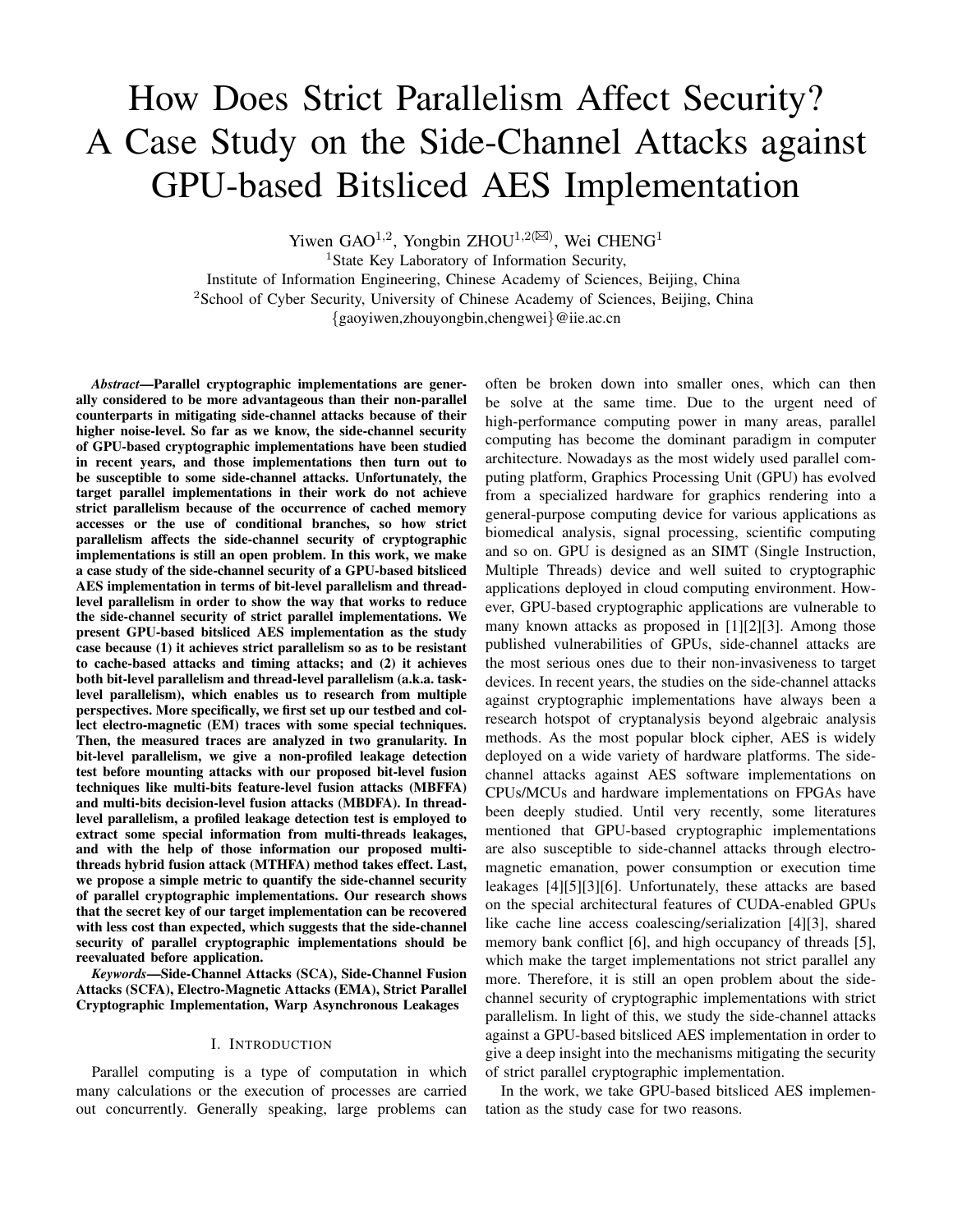*First*, GPU-based bitsliced AES implementation achieves strict parallelism across threads in a warp, which means threads in a warp execute the same instruction at any moment without exceptions like cache line access serialization and conditional branches that needs coordination among threads. In addition, the implementation is assumed to be resistant to cache attacks and timing attacks due to the constant execution time of strict parallelism.

*Second*, GPU-based bitsliced AES implementation achieves both bit-level parallelism and thread-level parallelism (a.k.a. task-level parallelism), which enables us to research from multiple perspectives. The two types of parallelism cover the major granularity of parallelisms, so it is of great significance to our research.

To the best of our knowledge, this is the first work to investigate the side-channel security of strict parallel cryptographic implementation in two granularity, i.e. bit-level parallelism and thread-level parallelism. Our contributions are summarized as follows:

• We study the side-channel security of bit-level parallelism in GPU-based bitsliced AES implementation. A non-profiled leakage detection method is employed to find special leakage patterns on multiple bits, and then multi-bits feature-level fusion attack (MBFFA) and multi-bits decision-level fusion attack (MBDFA) are proposed to analyze the side-channel security of the implementation.

• We study the side-channel security of thread-level parallelism in GPU-based bitsliced AES implementation. A profiled leakage detection method is employed to find special leakage patterns on multiple threads, and then multi-threads hybrid fusion attack (MTHFA) is proposed to analyze the sidechannel security of the implementation.

• We also propose a simple metric to assess the side-channel security of a certain parallel cryptographic implementation for certain attacks, which is very useful in security assessments.

The rest of this paper is organized as follows. In section II, we give a brief introduction of CUDA-enabled GPU and GPU-based bitsliced AES implementation. In section III, we present some special techniques used in leakage acquisition and preprocessing. In section IV, we investigate the sidechannel security of bit-level parallelism of the target implementation. In section V, we study the side-channel security of strict thread-level parallelism of target implementation. In section VI, we introduce a simple metric to assess the security of parallelism. In section VII, related work are listed. Finally, conclusions and future works are given in section VIII.

#### II. PRELIMINARY

In this section, we give a brief introduction to the architecture of CUDA-enabled GPUs, the features of GPU-based bitsliced AES implementation as well as the definitions and notations involved in this paper.

# *A. CUDA-enabled GPU*

Compute Unified Device Architecture (CUDA) is a general purpose parallel computing framework and programming model developed by NVIDIA for its GPUs. In a physical view, the CUDA-enabled GPU is composed of  $M \times$  Streaming Multiprocessors (SM) and a global memory. Each SM has N× Scalar Processor (SP), a shared memory, several 32-bits registers, and a shared instruction unit. In an abstract view, CUDA defines the threading model, calling conventions and memory hierarchy for programmers.

Warps are the basic unit of execution in an SM. When you launch a grid of thread blocks, the thread blocks in the gird are distributed among SMs. Once a thread block is scheduled to an SM, threads in the thread block are further partitioned into warps. A warp consists of 32 consecutive threads and all threads in a warp are executed in Single Instruction Multiple Thread (SIMT) fashion; that is, all threads execute the same instruction, and each thread carries out that operation on its own private data.

#### *B. GPU-based Bitsliced AES Implementation*

The term bitsliced cipher was first proposed by Eli Biham [7] referring to the AES candidate Serpent. More precisely, it is a concept about cryptographic implementation instead of cryptographic algorithm or scheme itself.

The AES implementation of bitsliced version could process more than one plaintexts in a parallel fashion. The parallelism of plaintexts is determined by the length of machine word in bit. For 32-bit processors, 32 plaintexts can be encrypted simultaneously, which is also mentioned as *bit-level parallelism*. The first step of bitsliced AES implementation is to transpose multiple plaintexts by bit in order to adapt bitsliced execution fashion. As shown in Fig.1, 32 128-bit plaintexts are arranged by row, and each plaintext is written to or read from four 32 bit registers within GPU. The  $32\times128$  matrix is transposed before the first round encryption, and the inverse transposition is performed after the final round encryption. It is obvious that only one forward transposition and one inverse transposition are needed to finish one bitsliced AES encryption on a single GPU thread. For multiple threads execution on GPU, each thread executes the above process independently, which is also called *thread-level parallelism*. In a word, GPU-based bitsliced AES implementation achieves parallelism in two granularity, i.e. both bit-level parallelism and thread-level parallelism, so it is well suited for us to study the side-channel security of parallel cryptographic implementations.

#### *C. Definitions and Notations*

Definition 1. *For multi-threads cryptographic implementations, if an attacker is able to choose the same random plaintexts for some threads and collect the corresponding ciphertexts and side-channel leakages, it is called Chosen-Thread Side-Channel Attacks (CTSCA). Attackers cannot choose specific plaintexts in CTSCA, which is different from Chosen-Plaintext Side-Channel Attacks (CPSCA).*

Definition 2. *When performing a CTSCA, if attackers choose the same random plaintexts for the consecutive M threads of totally M*×*N threads, it is called N-Group CTSCA.*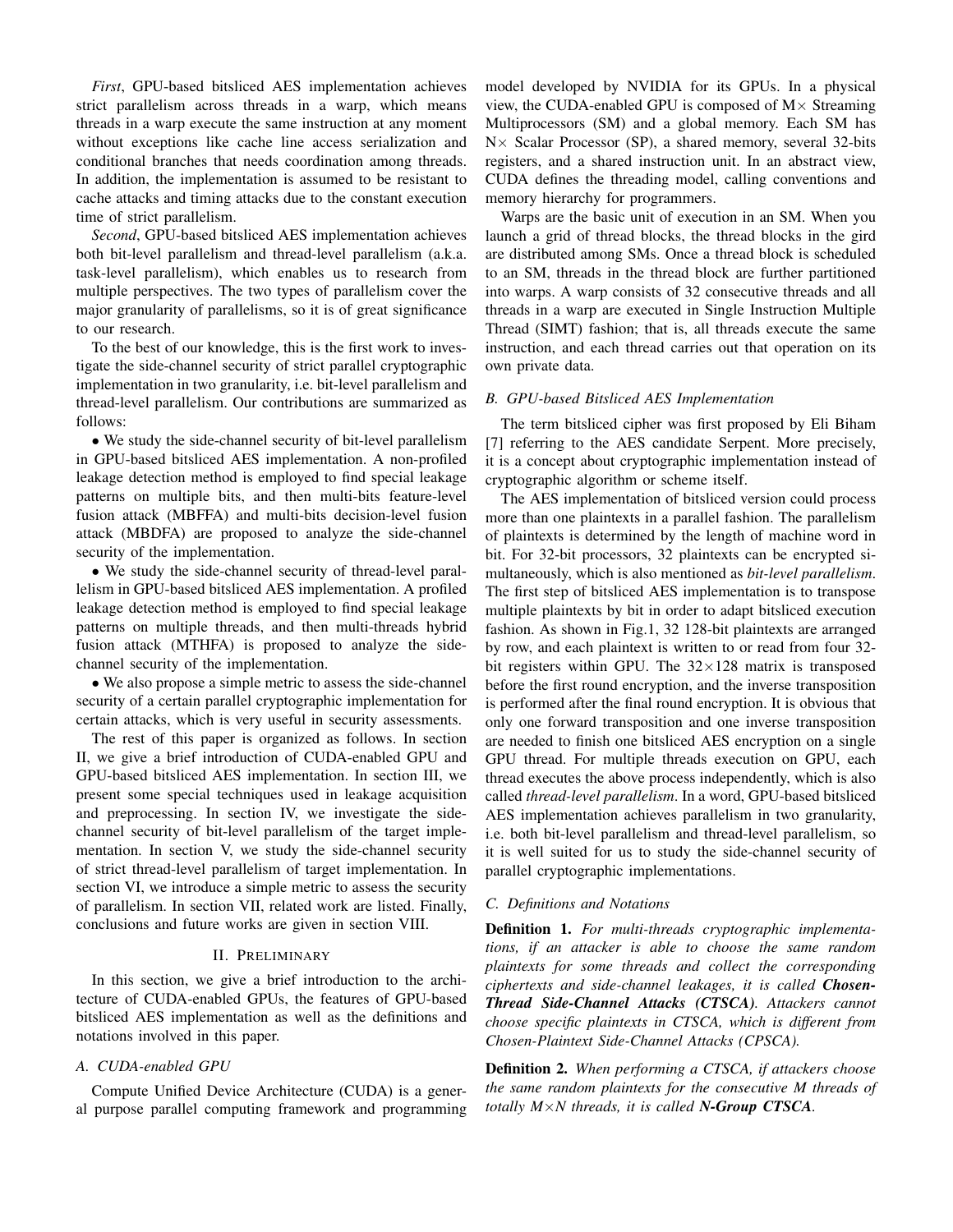

Fig. 1. Transposition in bitsliced AES implementation. On the left side, it shows the normal byte ordering of 32 128-bit plaintext block layout in registers. On the right side, it is the bit-oriented transposed bitsliced ordering layout in registers. The transformation from the left to the right and the reverse are made only once at the beginning of encryption and at the end of encryption, respectively.

Definition 3. *For bitsliced crypto implementations, if we give the same plaintexts for the consecutive M slices of totally*  $M \times N$ *slices, it is called N-Slice (encryption) mode.*

### Notations.

- $I_{n,m}^{(i,j)}$ : denotes the *m*-th bit from the least significant bit in the *n*-th byte of the first S-box outputs.  $(i, j)$  specifies the  $j$ -th slice of the  $i$ -th thread.
- $P_{n,m}^{(i,j)}$  denotes the *m*-th bit from the least significant bit in the *n*-th byte of a plaintext.  $(i, j)$  specifies the j-th slice of the  $i$ -th thread.
- ':','\*': denote quantifier *all* and *any*, respectively. For example,  $P_{n,\cdot}^{(i,j)}$  denotes one byte plaintext, and  $P_{\cdot}^{(i,j)}$ denotes 16-byte plaintext, and  $P_{n,\star}^{(i,j)}$  denotes any bit of the  $n$ -th byte plaintext.

# III. LEAKAGE ACQUISITION AND PREPROCESSING

Electro-magnetic emanation around electronic devices can be captured without any difficulties, but it is not so easy to measure useful signals. Compared with power analysis, EM analysis enables us to take advantage of localization effects, which makes EM attacks more efficient than power attacks. we use two small magnetic probes *Rohde Schwarz RF B 3-3* and *Rohde Schwarz RS H 2.5-2* instead of larger ones in order to probe localized leakages from near-field emanation [8]. Theoretically, the region located less than  $1/2\pi$  of wavelength away from the source is called *near-field*. All our probings in this work are conducted in this region.

*Experimental Set-ups*. We set up our testbed with the following configurations:

- We target a NVIDIA's GeForce GT 620 graphics card connected to the host with PCI-e bus. The device is of low performance, but it is enough to show the vulnerability of NVIDIA's GPU to EM attacks. Specifically, it has one streaming multiprocessor of 48 SPs, a L2 cache of 64KiB, and it is equipped with an off-chip device memory of 454MiB. The device is running at 1.27GiHz.

- We port a bitsliced AES implementation from a open source community [9] into our GPU. Since this is a table-free implementation, we do not need to consider the efficiency of table look-up with respect to memory usage among different memories. The device memory in our GPU is used to store the plaintexts to be encrypted as well as the ciphertexts to be produced.
- We employ an Agilent DSO9104A digital oscilloscope, which is capable of measuring signals with a sample rate up to 20GHz (20GSa/s). In our experiment, we set our sampling rate as 200MSa/s, which turns out to be enough for our attack.

Our testbed is set up with a client/server mode, which is widely used in internet applications. Cloud device that provides SECaaS work as a server, and inside attackers is authorized to encrypt any plaintexts P-s and obtain the corresponding ciphertexts C-s and measured EM traces T-s. With a sufficient number of *triple*  $\langle P, C, T \rangle$ , the attacker attempt to recover the preset secret key of our AES implementation.

*Locate Signals*. A printed circuit board (PCB) like GPU card is generally composed of hundreds of electronic parts and components such as chips, resistors, capacitors, inductors and so on. However, it is unnecessary to check all of them to locate target signals. Generally speaking, only the right above of GPU chip and capacitors on the back of GPU chip should be checked, because these positions or components tend to produce useful leakages, which is confirmed afterwards in our experiment. More specifically, we start up the CUDA program and run encryption in a loop. We adjust EM probe on the candidate components within their near-field zones until we find a position in which the oscilloscope captures a periodic signal. If some pattern within the signal repeats nine to ten times, leakage positions are found. The repeated signal in our experiment is shown in Fig.2. We call it *target signal*.

*Collect Signals*. Although the target signal is identified, it is still not easy to capture it without external triggers. In fact, it is impractical to provide an external trigger that controlled within program, so we design a delicate trigger with another magnetic probe. As shown in Fig.2, two signals measured at different probing positions look similar, and the amplitude in the upper one is basically less than that in the lower one. However, the two signals share a signal pattern of the same high voltage marked as *Trigger A* and *Trigger B*, so the more significant difference between *Trigger* and other signals in the upper channel makes *Trigger A* a better choice to work as a trigger to capture target signal.

*Align Signals*. Now we have measured almost aligned EM traces with our delicate trigger, but it is still not enough to perform a successful attack. More accurate alignment techniques are necessary. By zooming in the first round encryption of the lower signal in Fig.2, more details of the first round encryption are shown in Fig.3. First, we observe the special patterns on the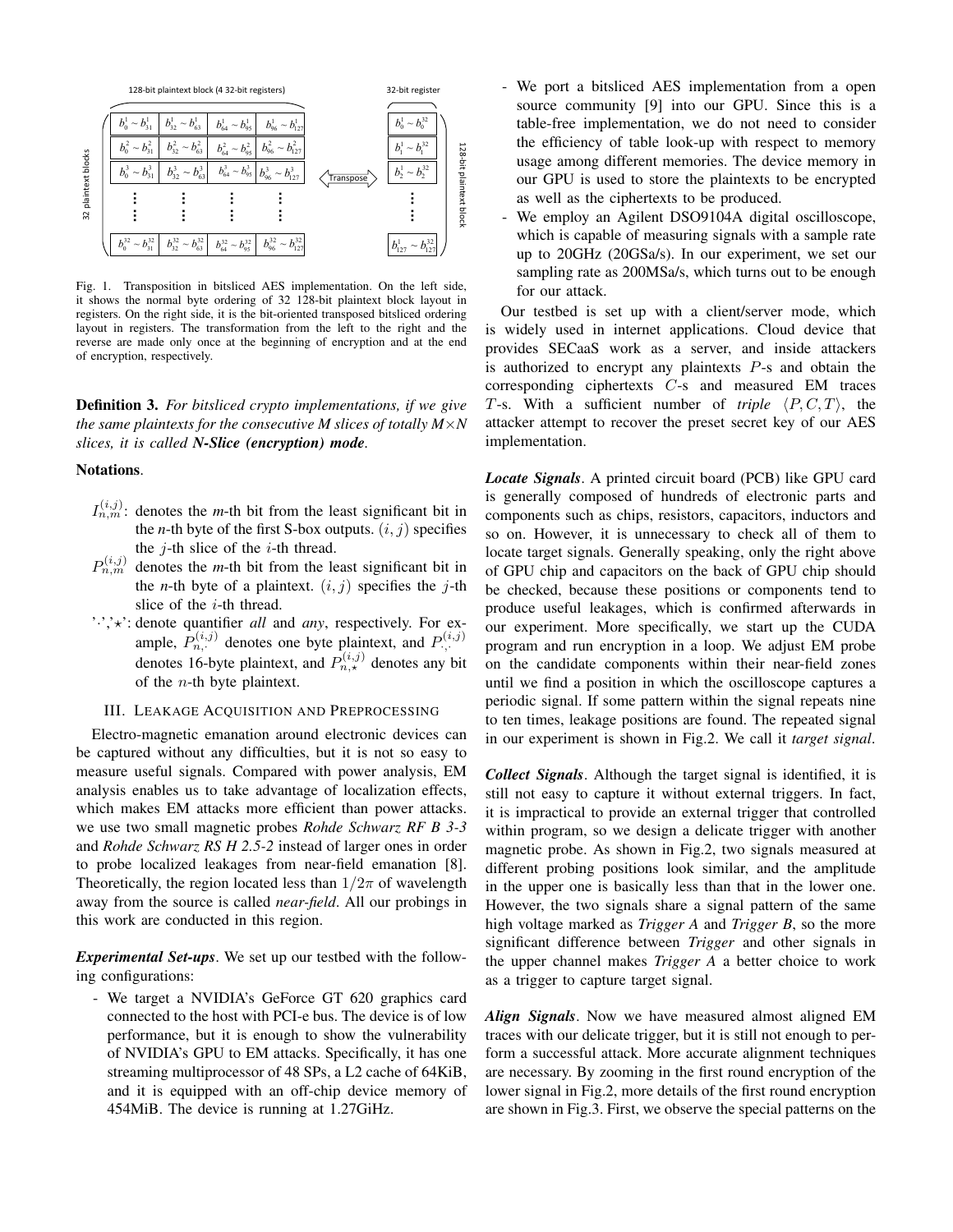

Fig. 2. Overview measurement of our GPU-based bitsliced AES implementation.



Fig. 3. Overview measurement of the first round AES encryption.

signal and find a *two-trough* (*C* in Fig.3) pattern that is shared by all traces. The pattern is likely an ideal reference to align all traces. Second, we match the pattern among several traces and find that the pattern in different traces are strongly correlated (Pearson Correlation Coefficient, PCC > 0.70). Third, for all traces we search the pattern by fixing one trace and sliding the others within a small range to find the position at which the pattern hold the maximum PCC with the pattern in the fixed trace. We exclude traces whose maximum PCC is less than 0.70. Then all traces with the maximum PCC no less than 0.70 could be aligned properly.

#### IV. THE SECURITY OF BIT-LEVEL PARALLELISM

The GPU-based bitsliced AES implementation achieves parallelism in two granularity, which are bit-level parallelism and thread-level parallelism. For bit-level parallelism, a single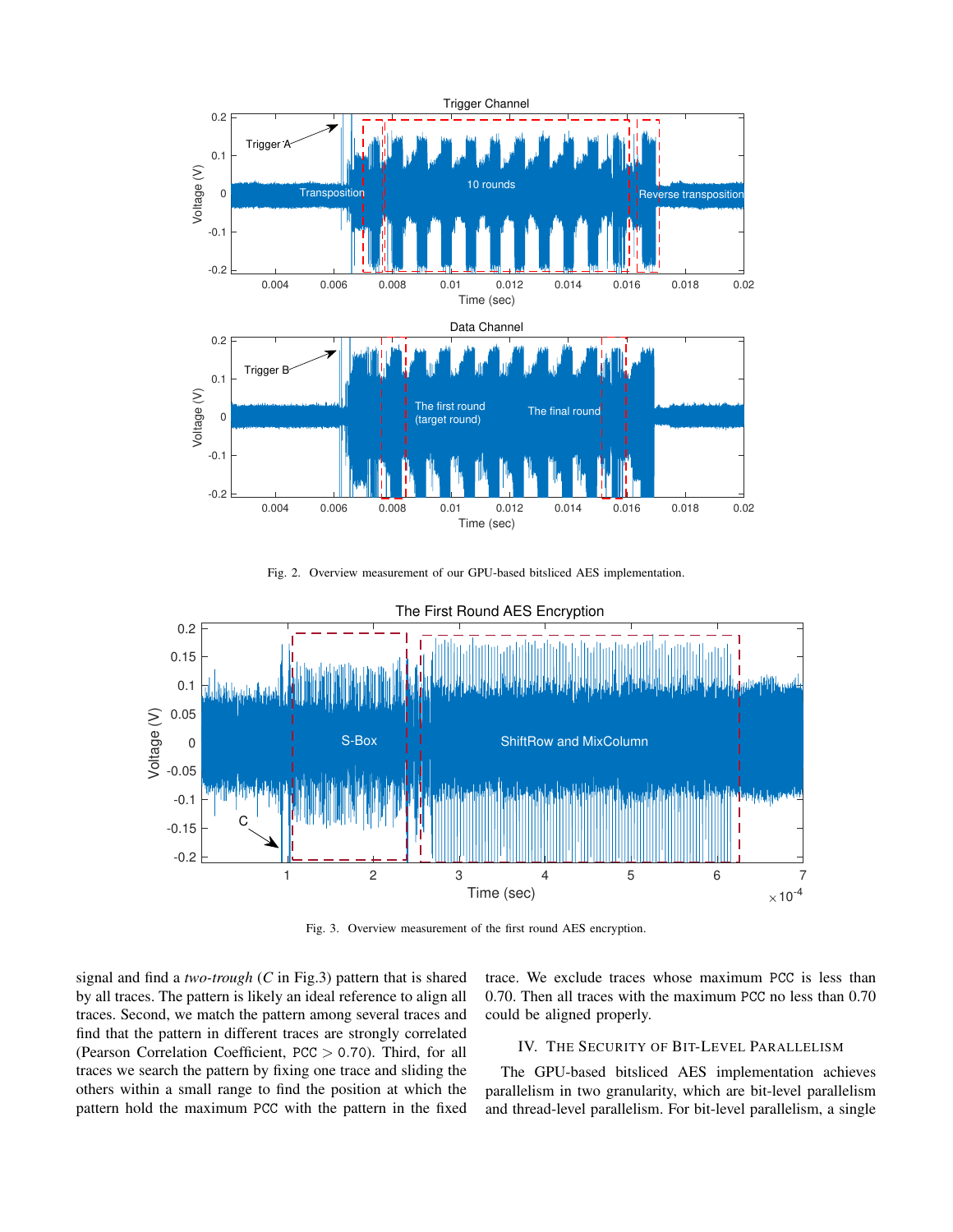thread will suffice, so it is unnecessary to analyze its security with more than one group CTSCA. Hence, only one-group CTSCA is performed in our research.

# *A. Non-Profiled Leakage Detection Test*

Since bits of the same position in multiple plaintexts are operated in the same register, bit-level leakages are very likely to happen. The Welch's *t*-test [10] is employed to detect the bit-level leakages induced by bitsliced implementation. Nonprofiled leakage detection test needs specifying intermediates. For our implementation, we detect the independent bits of the output of S-box in the first round encryption. For simplicity, we feed 32 slices with the same plaintext, so all 128 registers for intermediates hold either 32 0's or 32 1's. Therefore, we just detect the difference of leakages in these two cases.

Test Method. First, *N* EM traces are partitioned into two groups  $G_0$  and  $G_1$  with respect to the intermedates  $I = 0$ or  $I = 2^{32} - 1$ . Then, the following statistic is computed:

$$
t(\tau) = \frac{|\mu_0(\tau) - \mu_1(\tau)|}{\sqrt{\frac{s_0^2(\tau)}{n_0} + \frac{s_1^2(\tau)}{n_1}}}
$$
(1)

where  $\mu_0(\tau)$ ,  $\mu_1(\tau)$  are the means of  $G_0$ ,  $G_1$  at  $\tau$  in time, and  $s_0(\tau)$ ,  $s_1(\tau)$  are the standard deviations of  $G_0$ ,  $G_1$ at  $\tau$  in time, and  $n_0$ ,  $n_1$  are the cardinality of  $G_0$ ,  $G_1$ . Although  $\tau$  represents any value in the time domain, it takes discrete values due to finite sampling rate (e.g. 200MSa/s in our experiment) in practice. Last, it is time to determine whether two sets  $G_0$  and  $G_1$  are sampled from an identical population or not. Generally speaking, two sets are assumed to be sampled from two distinct populations, if the statistical quantity  $t(\tau) > 4.5$  at some  $\tau$ -s [11]. We follow this convention in our test experiments.

Test Results and Discussion. As noted above, there are totally 128 registers to hold the 128-bit *state* of bitsliced AES encryption. Now that the 128-bit *state* are leaked independently in the time domain, our experiment tests the leakage of each of the 128 bits by Welch's *t*-test method. As shown in Fig.4, 16 peaks or troughs are clearly visible, and they are far beyond the preset thresholds (-4.5 to 4.5). The 16 peaks/troughs of different colors represent the leakages of 16 S-box output in the first round encryption respectively. What is particular is the 12 peaks/troughs of extremely high/low *t*-statistic. According to the colors shown, the 12 peaks/troughs are created by four of totally 128 bits intermediate, precisely, the MSB of the 1st, 5th, 9th and 13th intermediate byte, respectively.

We also investigate the maximum of  $t(\tau)$  in the time domain for each of 128 bits. For the sake of clarity, we make small changes in computing the maximum of  $t(\tau)$  as follows:

$$
t_{max} = \begin{cases} \max_{\tau} |t(\tau)|, & \text{if } \max_{\tau} |t(\tau)| > 4.5 \\ 0, & \text{otherwise.} \end{cases}
$$
 (2)

The  $t_{max}$  of 128 intermediate bits are shown in Fig.5. It can be regarded as a  $8 \times 16$  matrix  $\Gamma(x, y)$ , where  $x \in \{1, 2, ..., 8\}$ and  $y \in \{1, 2, ..., 16\}$ . The eight rows show different patterns. For example, the *3*th bit, *5*th bit and *7*th bit are detected to be leaky on every other bytes, and the MSB is tested to be leaky on every bytes. Those interesting patterns are of great help to recover the secret key, and they will be used to develop side-channel attacks against our target implementation.



Fig. 4. Results of t-test for all 128 independent bits of the S-box output.



Fig. 5. Maximum of  $t(\tau)$  in the time domain for all 128 individual bits of the S-box output.

# *B. A Simple Single-Bit Correlation Analysis*

Correlation analysis [12] method is commonly used in sidechannel attacks, which can be used to extract the correct secret key of our special AES implementation. For our bitsliced implementation, each intermediate (S-box output) is leaked in eight registers, so either of these eight values is qualified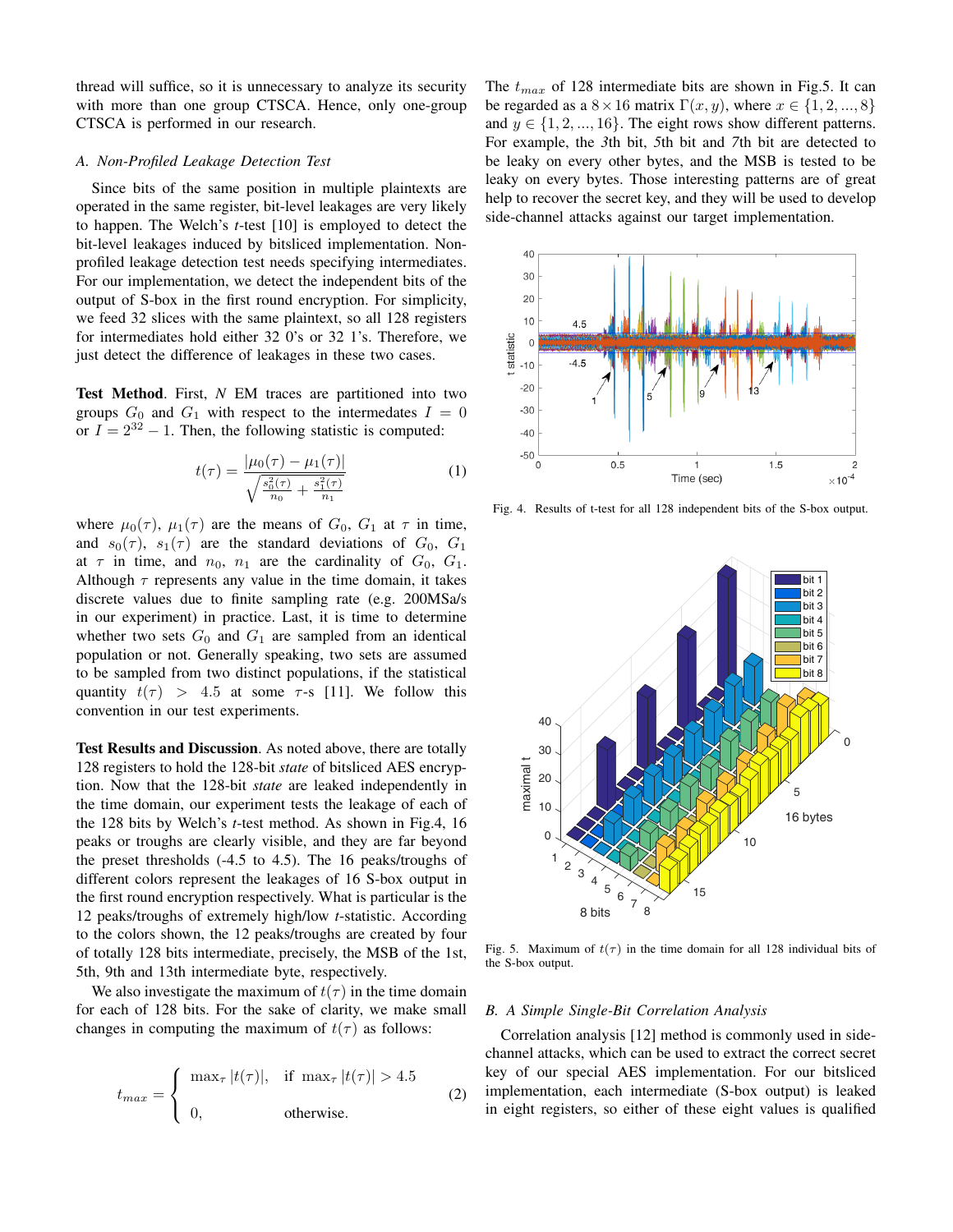to recover the secret key with Correlation Electro-Magnetic Analysis (CEMA) method. Unfortunately, the leakages of the eight registers vary from byte to byte. We learn from above tests that only the most significant bit (MSB) of each intermediate byte is likely to be used to recover all 16-byte secret key. The leakage model is as follows:

$$
L_{n,m} = a \cdot \sum_{j=1}^{32} I_{n,m}^{(1,j)} + B_{noise}
$$
 (3)

where  $L_{n,m}$  denotes the predicted leakage of the m-th bit from the least significant bit in the *n*-th intermediate byte, and  $HW(\cdot)$ evaluates the Hamming weight of a variable. a is a scale factor, the value of which is insignificant for our attack.  $B_{noise}$  is a Gaussian variable, which might frustrate our attack if a highlevel noise makes the signal-to-noise ratio drop significantly to some thresholds.

#### *C. Multi-Bits Feature-level Fusion Attacks (MBFFA)*

As mentioned above, only the MSB of  $I_{n,\cdot}^{i,j}$  (namely  $I_{n,8}^{i,j}$ ) can be used to recover 16-byte secret key, but it does not mean that the leakages on other bits are useless. Just on the contrary, appropriate multi-bits fusion techniques may improve the above attacks.

We propose a multi-bits feature-level fusion attack. Leakage features  $\Gamma(x, y)$  are extracted from appropriate leakage detection methods such as Welch's t-test used above. Specifically, we build the following leakage model:

$$
L_n = a \cdot \sum_{y=1}^{16} \left( Z(n, y) \cdot \sum_{j=1}^{32} I_{n, F_n}^{(1, j)} \right) + B_{noise}
$$
 (4)

where  $n \in \{1, 2, ..., 16\}$ , and  $L_n$  is the predicted leakage of the *n*-th intermediate byte, and  $Z(\cdot, \cdot)$  is defined as:

$$
Z(x,y) = \begin{cases} 1, & \text{if } x = y, \\ 0, & \text{otherwise.} \end{cases}
$$
 (5)

 $F_n \in \{1, 2, ..., 8\}$  for any *n*, and

$$
F_n = \underset{j}{\operatorname{argmax}} \left( \underset{j=1}{\operatorname{max}} \Gamma(j, n) \right), \tag{6}
$$

where  $\Gamma(j, n)$  is called *individual features*, and  $F_n$  is called *fused features* or *features*.

#### *D. Multi-Bits Decision-level Fusion Attacks (MBDFA)*

Just like MBFFA, multi-bits decision-level fusion attack also need to extract leakage features  $\Gamma(x, y)$  from an appropriate leakage detection test before attacking.  $\Gamma(x, y)$  tells on which bit to mount a attack before decision-level fusions. The leakage model is the as follows:

$$
L_{n,i} = a \cdot \sum_{y=1}^{16} \left( Z(n,y) \cdot \sum_{j=1}^{32} I_{n,\Upsilon_n(i)}^{(1,j)} \right) + B_{noise} \tag{7}
$$

where  $\Upsilon_n = \{x | x \in \Gamma(\cdot, n) \text{ and } x \neq 0\}$  for  $n \in \{1, 2, ..., 16\},$ and  $\Upsilon_n(i)$  denotes the *i*-th element of  $\Upsilon_n$ . For the *n*-th secret

# Algorithm 1 Multi-Bits Decision-level Fusion Attack

Input:  $P = [P_1, P_2, ..., P_{16}]$  $T = [T_1, T_2, ..., T_M]$  are EM traces of M sampling points.  $\Upsilon = [\Upsilon_1, \Upsilon_2, ..., \Upsilon_{16}]$ Output:  $K = [k_1, k_2, ..., k_{16}]$ : 16-byte secret key recovered. 1: for  $l \leftarrow 1$  to 16 do 2: **for**  $k_{\text{guess}} \leftarrow 0$  to 255 **do** 3:  $R \leftarrow \text{SBox}(P_l \oplus k_{\text{guess}})$ 4:  $S = HW_{row}(R)$ 5: **for**  $\beta \leftarrow 1$  to  $|\Upsilon_l|$  **do** 6:  $b \leftarrow \Upsilon_l(\beta)$ 7: for  $m \leftarrow 1$  to M do 8:  $\phi_{m, \beta} \leftarrow \rho(T_m, S_b)$ 9:  $\Phi_{k_{\text{guess},\beta}} \leftarrow \max\{\phi_{1,\beta}, \phi_{2,\beta}, ..., \phi_{M,\beta}\}$ 10:  $W_{\beta} \leftarrow \max\{\Phi_{0,\beta}, \Phi_{1,\beta}, ..., \Phi_{255,\beta}\}$ 11:  $W_{\text{max}} \leftarrow \max\{W_1, W_2, ..., W_{|\Upsilon_l|}\}$ 12:  $k_l \leftarrow argmax(W_{\text{max}})$ 

13: **return**  $K = [k_1, k_2, ..., k_{16}]$ 

key byte, multiple predicted leakages  $L_{n,1}$ ,  $L_{n,2}$ , ... , $L_{n,|\Upsilon_n|}$ are calculated.  $L_{n,i}$  implicitly depends on the secret key byte  $k$ , so the secret key bytes are recovered with decision-level fusion as follows:

$$
C(n,i) = \max_{k=0}^{255} \rho(L_{n,i}, E)
$$
 (8)

$$
K_n = \underset{k}{\operatorname{argmax}} \left( \max_{i=1}^{|\Upsilon_n|} C(n, i) \right) \tag{9}
$$

where  $\rho(\cdot, \cdot)$  evaluates the Pearson correlation coefficient of two vectors, and  $E$  is the measured EM leakage. Obviously,  $K_n$  is recovered by decision-level fusion technique. More details about the MBDFA is shown in Algorithm 1.

#### *E. Experimental Results and Discussion*

Since the number of slices and groups for plaintexts have nothing to do with the bit parallelism of our target implementation, our experiments are performed in one-slice and one-group scenario, which means just one plaintext is needed for one EM trace measurement. As shown in Fig.3, the performance of single-bit CEMA varies from bit to bit. CEMA on the most significant bit outperforms that on other bits, which is consistent with the results of leakage detection test. We also investigate the performance of our proposed methods MBFFA and MBDFA. The experimental results show they are almost equivalent and more efficient than the single-bit CEMA on MSB. Just 400 EM traces is enough to mount a complete key recovery attack against our target AES implementation.

We have to note two facts. *First*, the MBFFA or MBDFA cannot work if any prior leakage detection test is not available, because both methods are based on the prior knowledge of leakages on 128 bits, say  $I^{*,*}_{n,m}$ , where  $n = \{1, 2, ..., 16\}$  and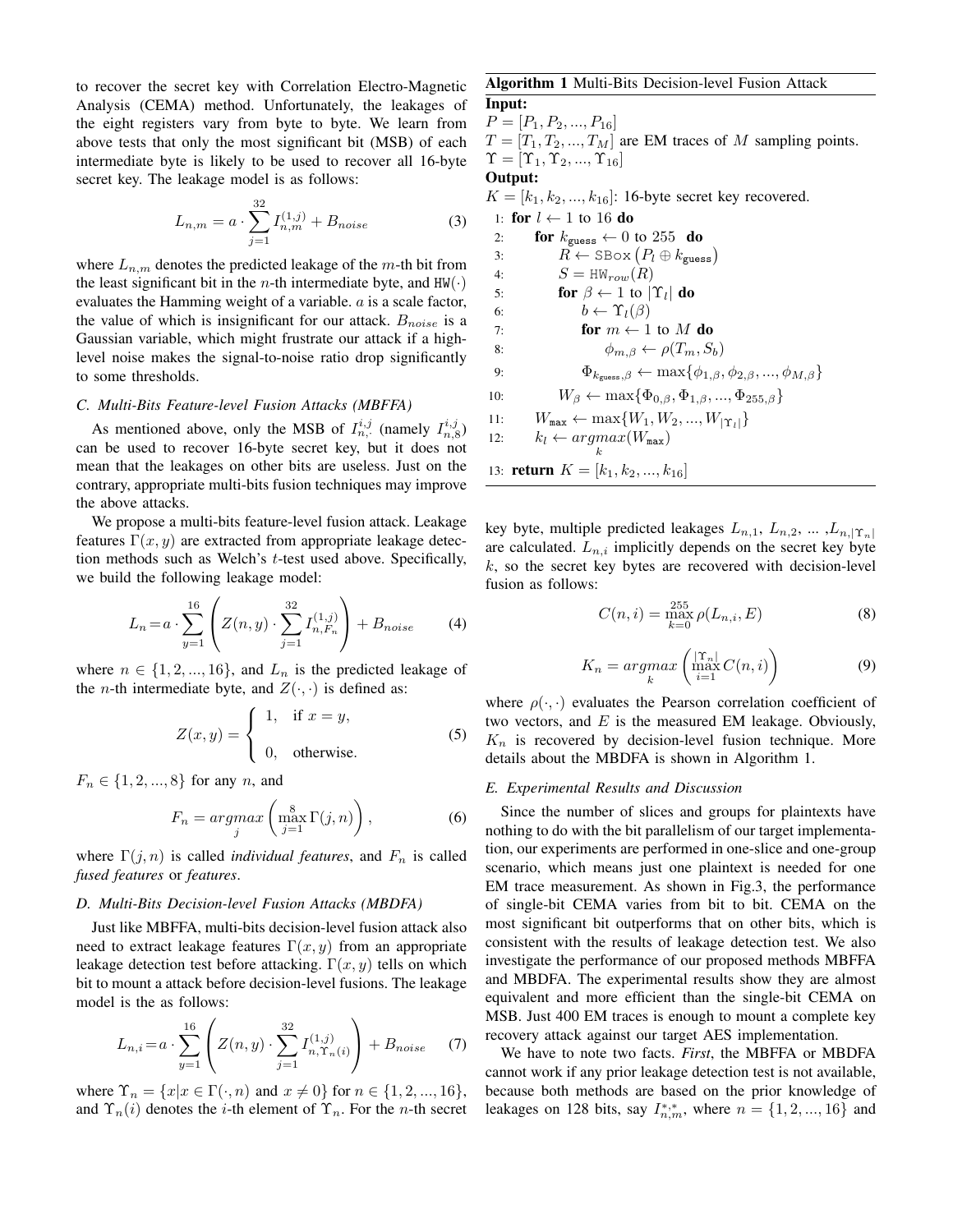

Fig. 6. Experimental results of MBFFA and MBDFA.

 $m = \{1, 2, ..., 8\}$ . In this sense, it should be classified as profiled attacks like template attacks. However, our methods may be more practical than template attacks, because profiling is done only once in our methods for devices of the same model before attacking while profiling and attacking in template attacks must be on identical devices. *Second*, the MBFFA and MBDFA are not much efficient, which is induced by different leakages on 8 bits. Thus, leakages on some bits dominate leakages on all bits, so it is reasonable that the non-dominant leakages will not help much to the dominate leakage when all the leakages are fused with some techniques. As a matter of fact, if leakages on all bits were the same or almost the same, the profiling stage mentioned above would not be necessary, either.

### V. THE SECURITY OF THREAD-LEVEL PARALLELISM

In this section, the side-channel security of thread-level parallelism of GPU-based bitsliced AES implementation towards electro-magnetic attacks will be deeply investigated. The thread-level parallelism on CUDA-enabled GPUs features the SIMT (Single Instruction, Multiple Threads) execution fashion from which programs with conditional branches would benefit. For cryptographic implementations like ours without any conditional branches, the program executes in a strict parallelism fashion, which means that threads in a GPU warp run at the same pace without any time deviation. As a result, much noises are introduced when multiple threads run on different inputs, which basically makes the side-channel attacks much difficult. However, how thread-level parallelism affects the security of strict parallel cryptographic implementation remains unknown, so further studies are needed.

#### *A. Developing a Simple Attack*

The parallel execution of many threads on GPU makes the EM emanation much complicated. Since the warp scheduling within GPU is primarily unpredictable, we just consider thread-level parallelism within one GPU warp. In this case, multiple threads execute our target encryption simultaneously. As mentioned above, multiple threads in a warp run in a strict parallelism fashion because there are not any cache accesses or conditional branches in our target program that make a divergence among threads. Therefore, the most direct way to model the simultaneous EM leakages of multiple threads in a warp is to add up all their respective leakages together, although it may not be the best one.

Intermediate Bit Selection. As our target implementation processes any byte of AES *state* bit by bit, we formulate the process of AddRoundKey followed by SubByte of any byte in bit operations:

$$
[I_{n,1}^{(i,j)}, I_{n,2}^{(i,j)}, ..., I_{n,8}^{(i,j)}] \leftarrow F\left( [P_{n,1}^{(i,j)}, P_{n,2}^{(i,j)}, ..., P_{n,8}^{(i,j)}] \oplus K_n \right)
$$
\n(10)

where  $\oplus$  is component-wise XOR, and  $F(\cdot)$  is a series of XOR and AND operations to compute the multiplicative inversion of the 8-bit  $P_{n,\cdot}^{(i,j)} \oplus K_n$  over  $\mathbb{F}_{2^8}$ .  $I_{n,\cdot}^{(i,j)}$  is called *intermediate*, which is a key-dependent quantity.  $I_{\star,m}^{(i,j)}$  is the m-th bit of any intermediate.

As mentioned in the previous section,  $I_{n,1}^{(i,j)}, I_{n,2}^{(i,j)},..., I_{n,8}^{(i,j)}$ are scattered across eight independent registers. However, the general fusion methods are always defeated due to the different noise-level among bits or bytes, so only some special fusion methods with prior knowledge work. Since we just consider the thread-level parallelism, we would better use the MSBs of 16 intermediate bytes as the target bit in order to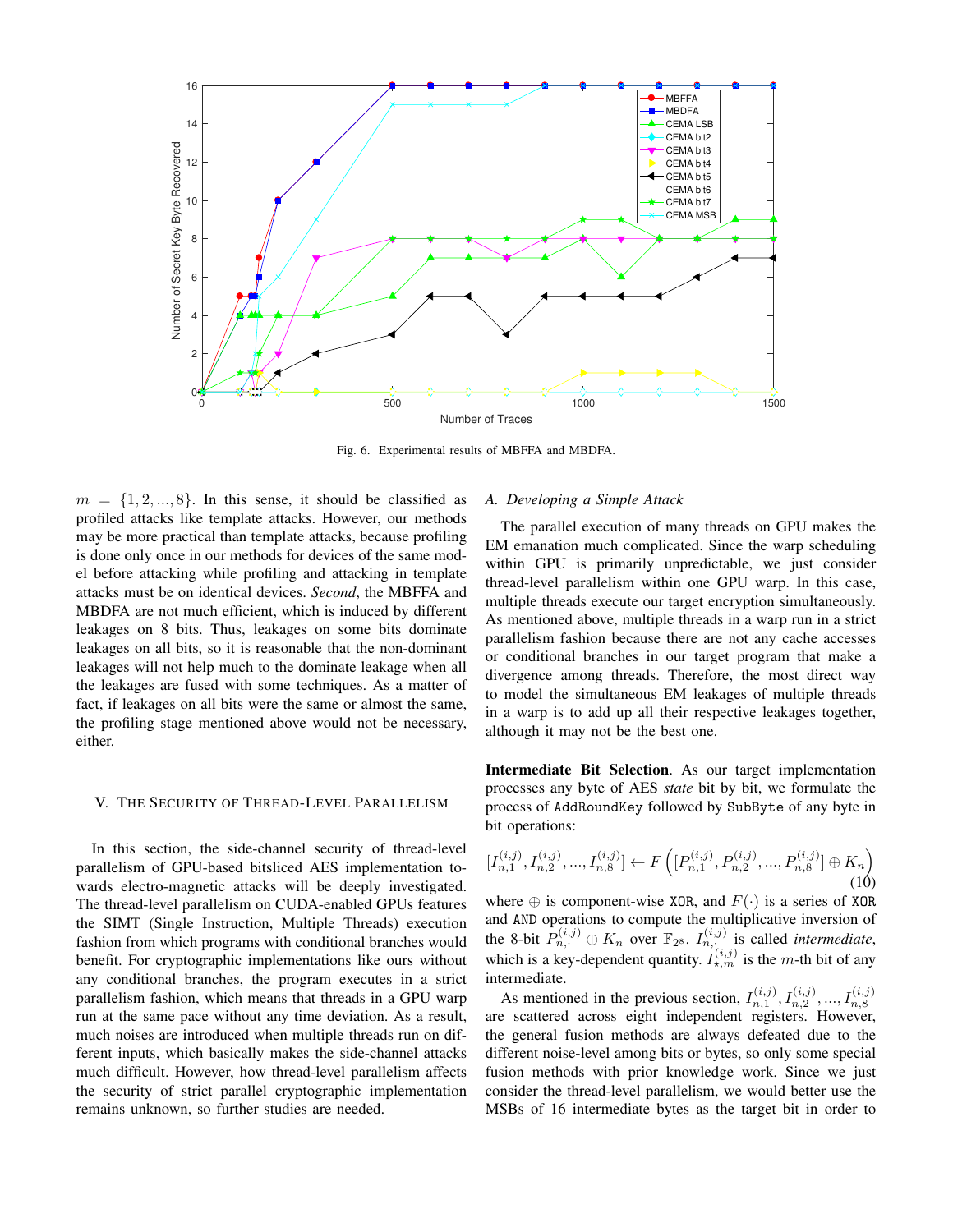avoid multi-bits fusions.

Simple Synchronous Model (SSM). The most direct way to describe the simultaneous leakages in a warp is to sum them up as follows:

$$
L_{n,m} = a \cdot \sum_{i=1}^{32} \text{HW}\left(I_{n,m}^{(i,\cdot)}\right) + B_{noise},\tag{11}
$$

where  $n \in \{1, 2, ..., 16\}$ ,  $m \in \{1, 2, ..., 8\}$ ,  $L_{n,m}$  evaluates the predicted leakages, and  $I_{n,m}^{(i,\cdot)}$  is of 32-bit length stored in a single 32-bit register of processor. For the  $n$ -th key byte, we have eight leakage points at least. Those leakages happen at different point-in-time in the time domain.

Performance of SSM and Discussions. In order to evaluate the performance of the hypothetical model SSM we set up experiments of *N*-group CTSCA in one-slice mode. Since *N* can possibly be assigned any value exactly dividable to 32 (warp size in our setting), we choose three typical value of *N=2,8,32* in our experiments. As shown in Fig.7, all 16 secret key byte can be recovered with about 1,500 EM traces in 2-group CTSCA, and none of secret key bytes is recovered with up to 4,000 EM traces in 8-group or 32-group CTSCA. The experimental results also show that more groups make the attack harder due to more noises.



Fig. 7. Attack results of N-group CTSCA in one-slice mode with SSM.

It seems that the above model SSM works when dealing with simultaneous leakages of strict parallel implementation. However, it is just a heuristic model, so more accurate models will be further studied.

#### *B. Profiled Correlation-based Leakage Detection Test*

To further understand the nature of parallel leakages, we employ profiled leakage detection method to analyze the individual leakages of multiple threads. With profiled methods, we do not need to make any assumptions about the leakage model of the target implementation, which thereby lowers the requirement and simplifies the procedure. The profiled  $\rho$ -test method we use is originally due to Durvaux and Standaert [13]. The method takes advantage of the cross-validation techniques introduced in [14] and applies to the leakages of all threads in a warp. For the test of each thread, the leakages from any other threads are treated as random noises. Specifically, our test is carried out in three steps:

*First*, N EM traces with random plaintext inputs are sampled. For k-fold cross-validation, the set of acquired traces  $\mathcal L$  is split into k (we set  $k = 10$ ) non-overlapping subsets  $\mathcal{L}^{(1)}$ ,  $\mathcal{L}^{(2)}$ , ...,  $\mathcal{L}^{(k)}$  of (approximately) the same size. For  $i = 1, 2, ..., k$ , we define the profiling sets  $\mathcal{L}_p^{(j)} = \bigcup_{i \neq j} \mathcal{L}^{(i)}$ and the test sets  $\mathcal{L}_t^{(j)} = \mathcal{L} \backslash \mathcal{L}_p^{(j)}$ . For each target plaintext byte variable  $X_m$  with  $m \in \{1, 2, ..., 32\}$  and for each crossvalidation set j with  $j \in \{1, 2, ..., k\}$ , a model is estimated:  $\hat{model}_{\tau}^{(j,m)}$  $\tau_{\tau}^{(j,m)}(X_m) \leftarrow \mathcal{L}_p^{(j,m)}$ . For 8-bit plaintext bytes, this model corresponds to the sample means of the leakage sample  $\tau$  corresponding to each value of the plaintext bytes.

*Next*, we compute the Pearson correlation coefficient between this model and the leakage sample in the test sets  $\mathcal{L}_t^{(j,m)}$  :

$$
\hat{r_m}(\tau) = \frac{1}{k} \cdot \sum_{j=1}^k corr(\mathcal{L}_X^{(j,m)}(\tau), \hat{model}_{\tau}^{(j,m)}(X_m)) \quad (12)
$$

where  $m \in \{1, 2, ..., 32\}$ .

*Last*, the ρ-statistic of standard normal distribution is evaluated:

$$
\hat{\rho_m}(\tau) = \frac{1}{2} \cdot \ln\left(\frac{1 + \hat{r_m}(\tau)}{1 - \hat{r_m}(\tau)}\right) \cdot \sqrt{\frac{N}{k} - 3} \tag{13}
$$

where N is the number of EM traces. Since  $\rho_m(\tau)$  satisfies standard normal distribution at any time  $\tau$ ,  $|\hat{\rho_m}(\tau)| > 4.5$  can conclude the existence of leakage at  $\tau$  with a probability of larger than 0.99.

In our experiment, the  $\rho$ -statistics of 32 individual tests at each time  $\tau$  are evaluated and plotted within a single figure as Fig.8. It shows that there are approximately five leakage points marked as LP1, LP2, LP3, LP4 and LP5, respectively. At any of the five leakage points, multiple colors are accumulated, which seems that 32 threads leak information simultaneously. However, it is not like this when zooming in any of the five leakage points. As shown in Fig.9, the details of LP1, LP2, LP4 and LP5 tell that not all leakages from multiple threads are synchronous as we usually think. This discovery is so important because we always expect synchronous executions to generate synchronous leakages instead of asynchronous ones. It is obvious that the executions of Td1 and Td2 are almost overlapping, the same with Td17, Td18 and Td19. Since we cannot deny the existence of leakages when lacking indications in the figure, we still do not know whether they are leaky or not in other threads except Td1, Td2, Td17, Td18 and Td19. We do not know why the device leaks information in these special threads, and we think it may have something to do with the half-warp feature of CUDA-enabled GPU.

# *C. A General Model and Hybrid Fusion Attack*

For parallel computing platforms, the above model SSM is effective only if the leakages from multiple computing units are absolutely synchronous in the time domain. It is widely believed that multiple threads execution for a warp on GPU always produces synchronous EM leakages because of the strict parallel execution fashion. However, our experimental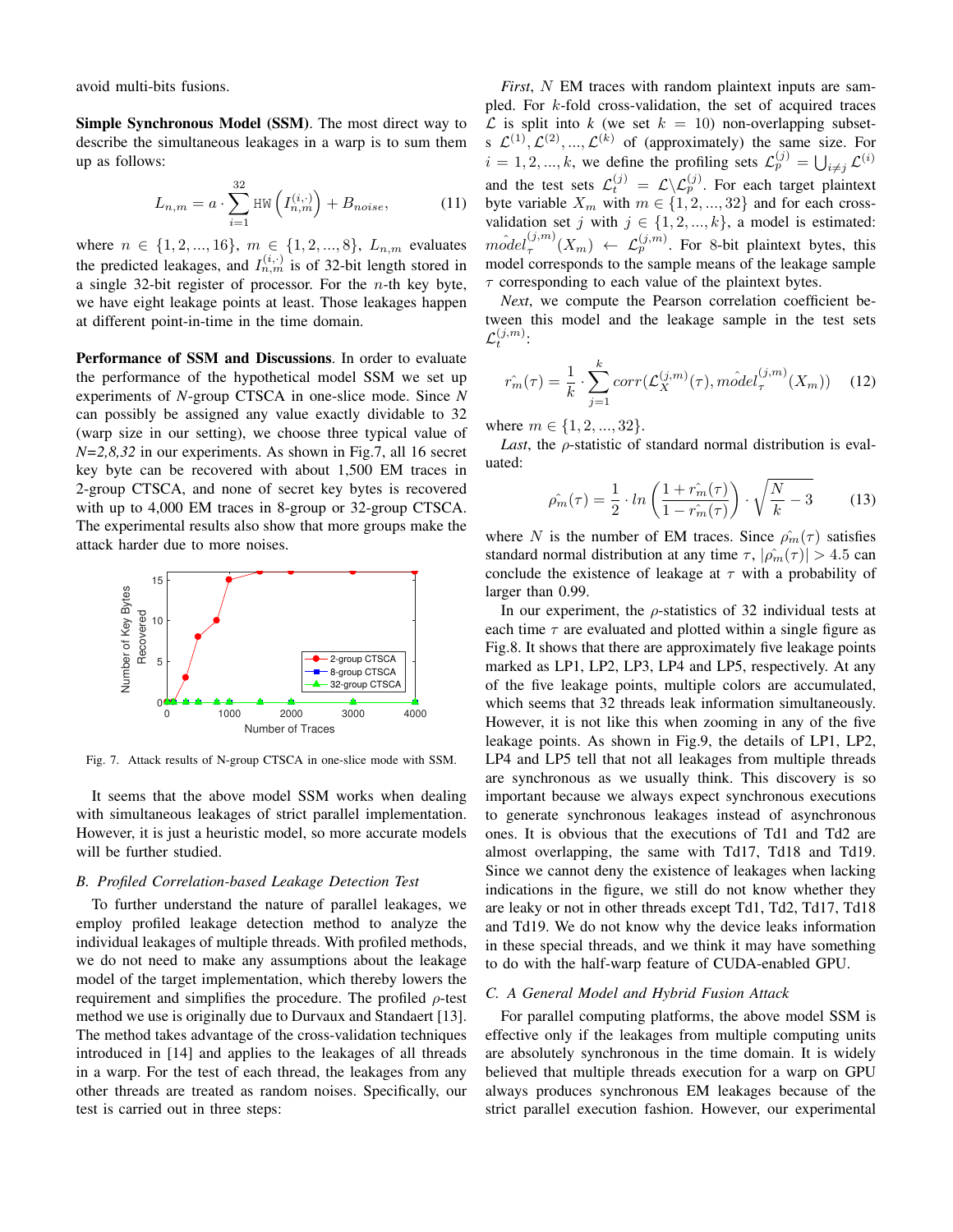

Fig. 8. Experimental results of  $\rho$ -test for 32 threads in 32-group mode.



Fig. 9. Experimental results when zooming in LP1, LP2, LP4 and LP5.

result shows that all respective EM leakages for a GPU warp in our setting are not rightly overlapping. Therefore, it is reasonable that the above model SSM is not so effective, so we need to develop more effective methods.

Warp Asynchronous Leakage (WAL). As mentioned above, although all threads in a GPU warp execute in a strict parallelism fashion, they may not produce synchronous EM leakages. Suppose that  $\mathcal{E}_i(t)$  denotes the quantity of EM emanation of the *i*-th thread and  $\tau_i$  denotes the time offset of the  $i$ -th thread, and the quantity of multiple EM emanation is formulated as:

$$
\mathcal{E}(t) = \sum_{i=1}^{32} \mathcal{E}_i(t - \tau_i) = \mathcal{E}_m(t - \tau_m) + \sum_{i \in D} \mathcal{E}_i(t - \tau_i)
$$
 (14)

where  $N_{td}$  denotes the total number of threads and  $n \in [1, 32] \cap \mathbb{Z}$  and  $D = ([1, 32] \cap \mathbb{Z})\backslash\{m\}$ . If  $\mathcal{E}_i(t)$  at any moment  $t_0$  is statistically independent of  $\mathcal{E}_i(t)$  at any other moment except  $t_0$  and time offset  $\tau_i$ -s are pairwisely different, then it is assumed that multiple threads execution on GPU produces simultaneous EM leakages, and every single thread contributes to the superimposed EM leakage. In fact, a warp of threads start at the same time, but it do not mean that their respective leakages are exactly overlapping.

General Asynchronous Model (GAM). Based on the analysis of WAL above, the EM emanation of one thread is modeled as:

$$
E_i(t) = h(t - \tau_i) \times H_i + b_i(t)
$$
\n(15)

where  $1 \le t \le T$  is the sampling point,  $1 \le i \le 32$  is the index of thread,  $H_i$  is a leakage function of the intermediate,  $h(t)$  is the the power of EM emanation of a thread with unit intermediate starting at time point "0".  $\tau_i$  is the delay time of the  $i$ -th thread relative with time "0". Then the general asynchronous model can be formulated as:

$$
E(t) = \sum_{i=1}^{32} E_i(t) = \sum_{i=1}^{32} h(t - \tau_i) \cdot H_i + B(t)
$$
 (16)

where  $B(t) = b_1(t) + b_2(t) + ... + b_{32}(t)$ . When we just focus on the  $j$ -th threads and treat the EM emanation from other threads as noises, the model can be rewritten as:

$$
E(t) = E_j(t) + \sum_{i \in J \setminus \{j\}} E_i(t) = h(t - \tau_j) \cdot H_j + B'(t) \tag{17}
$$

where  $B'(t) = (B(t) + \sum_{i \in J \setminus \{j\}} E_i(t))$  is treated as noises. Interestingly, although Equ.16 and Equ.17 are essentially equivalent, different approaches can be derived from the two equations. To be specific, Equ.16 tells that a data-level fusion technique may be effective, while Equ.17 means a decision-level/feature-level fusion attack (DFA/FFA) may be possible. The latter method requires less computation than the former one, so we just develop an attack based on Equ.17.

Multi-Threads Hybrid Fusion Attack (MTHFA). It has been proven experimentally that the EM leakages from different GPU threads in a warp is not exactly synchronous. The asynchronization among threads makes the leakages of the same instruction may occur at different time. We propose a MTHFA method, which is a combination of multi-threads feature-level fusion attack (MTFFA) and multi-threads decision-level fusion attack (MTDFA). To be specific, the MTFFA is applied among synchronous threads, and the groups of asynchronous threads is fused with MTDFA. The grouping  $\Lambda = {\Lambda_1, \Lambda_2, \Lambda_3, ...}$  of threads is extracted from the above profiled leakage detection test, where  $\Lambda_{\iota} \subset \{1, 2, ..., 32\}$  for any  $\iota$ , and for any  $\iota_1 \neq \iota_2$ ,  $\Lambda_{\iota_1} \cap \Lambda_{\iota_2} = \emptyset$ . In practice, synchronous threads cannot be detected due to errors in profiled leakage detection test, so two thread are considered to be synchronous if the distance of their POIs (Point of Interests) are within a very small threshold  $\epsilon$ , that is  $|t_1 - t_2| < \epsilon$ . Specifically, we achieve MTFFA in the following model:

$$
L_{n,\iota} = a \cdot \sum_{i \in \Lambda_{\iota}} \left( \sum_{j=1}^{32} I_{n,m}^{(i,j)} \right) + B_{noise}
$$
 (18)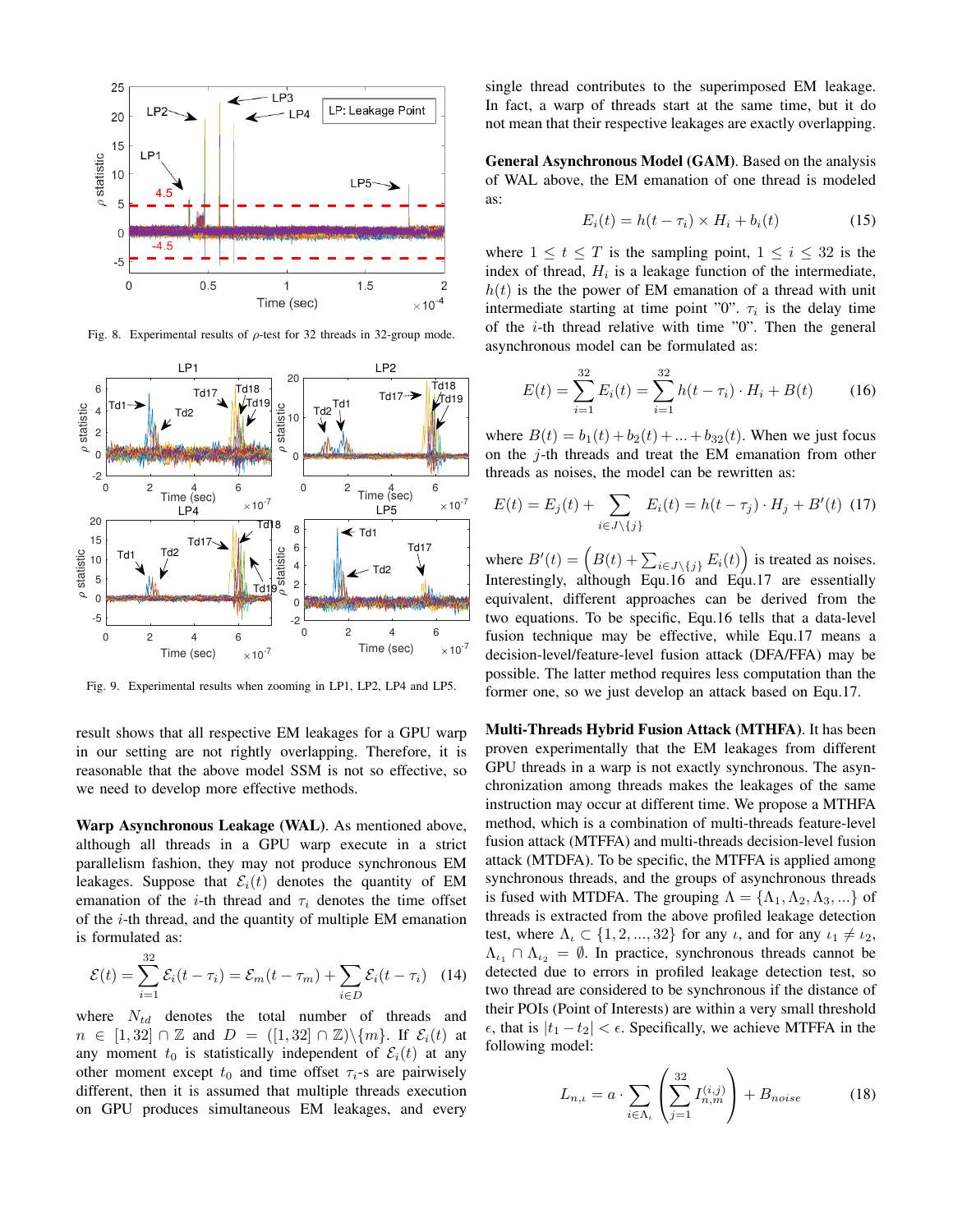Algorithm 2 Multi-Threads Hybrid Fusion Attack (MTHFA)

Input:  $P^1 = [P_1^1, P_2^1, ..., P_{16}^1], P^2 = [P_1^2, P_2^2, ..., P_{16}^2], ..., \dots,$  $P^{32} = [P_1^{32}, P_2^{32}, ..., P_{16}^{32}]$  are plaintexts encrypted on 32 threads in a GPU warp,  $T = [T_1, T_2, ..., T_M]$  are EM traces of M sampling points.  $\Lambda = [\Lambda_1, \Lambda_2, ..., \Lambda_Z]$  are leakage patterns from leakage detection test, where  $\Lambda_x \subset \{1, 2, ..., 32\}$  and  $\bigcup_{x=1}^{Z} \Lambda_x = \{1, 2, ..., 32\}$ Output:  $K = [k_1, k_2, ..., k_{16}]$ : 16-byte secret key recovered. 1: for  $l \leftarrow 1$  to 16 do 2: **for**  $k_{\text{guess}} \leftarrow 0$  to 255 **do** 3:  $R_1^1 \leftarrow \text{SBox} (P_l^1 \oplus k_{\text{guess}})$ 4:  $R^2 \leftarrow \text{SBox} (P_l^2 \oplus k_{\text{guess}})$ 5: ... ... 6:  $R^{32} \leftarrow \text{SBox} (P_l^{32} \oplus k_{\text{guess}})$ 7: **for**  $\alpha \leftarrow 1$  to  $\overline{Z}$  do 8: S  $S^{\alpha} \leftarrow 0$ 9: **for**  $\beta \in \Lambda_{\alpha}$  **do** 

 $10:$  $\alpha = S^{\alpha} + \text{HW}_{row}(\text{MSB}(R^{\beta}))$ 11: **for**  $m \leftarrow 1$  to M **do** 12:  $\phi_m \leftarrow 0$ 13: for  $\alpha \leftarrow Z$  do 14:  $\phi_m \leftarrow \phi_m + \rho(T_m, S^{\alpha})$ 15:  $\phi_m \leftarrow \phi_m/Z$ 16:  $W_{k_{\text{guess}}} \leftarrow \max\{\phi_1, \phi_2, ..., \phi_M\}$ 17:  $W_{\text{max}} \leftarrow \max\{W_0, W_1, ..., W_{255}\}$ 18:  $k_l \leftarrow argmax(W_{\text{max}})$ k 19: **return**  $K = [k_1, k_2, ..., k_{16}]$ 

where  $L_{n,\iota}$  is the predicted leakage of the *n*-th secret byte in threads  $\Lambda_{\iota}$ .  $m = 8$  in our study, which means only the MSB of intermediate byte is considered. After the featurelevel fusion, multiple predicted leakages  $L_{n,1}$ ,  $L_{n,2}$ ,  $L_{n,3}$ , ... are calculated. Then, multiple CEMA are performed before making a decision-level fusion (MTDFA) as:

$$
K_n = \underset{k}{\operatorname{argmax}} \left( \underset{k=0}{\operatorname{max}} \frac{\sum_{\iota} \rho(L_{n,\iota}, E)}{|\Lambda|} \right) \tag{19}
$$

where  $K = \{K_1, K_2, ..., K_{16}\}\$ is the secret key recovered with MTHFA. The "hybrid" in MTHFA means the method is a combination of two basic methods DFA and FFA.

#### *D. Experimental Results and Discussion*

Since our multi-threads fusion attack needs multiple threads encrypting different plaintexts, our experiments are performed in one-slice and multiple-group scenario. In our experiments, MTFFA, MTDFA and MTHFA are evaluated. We extract Λ by the profiled leakage detection test and find  $\Lambda = {\Lambda_1, \Lambda_2}$ , where  $\Lambda_1 = \{1, 2\}$  and  $\Lambda_2 = \{17, 18\}$ . In this case, MTFFA can be applied between Td1 and Td2 or Td17 and Td18, and MTDFA can be applied between any one in  $\Lambda_1$  and

TABLE I THE Θ OF OUR PROPOSED METHODS.

| MBFFA   MBDFA   MTFFA   MTDFA   MTHFA                                      |  |  |
|----------------------------------------------------------------------------|--|--|
| $\theta = 1.7$ $\theta = 1.7$ $\theta = 1.5$ $\theta = 2.0$ $\theta = 2.0$ |  |  |

 $\Lambda_2$ . As shown in Fig.10, MTFFA, MTDFA and MTHFA outperform CEMA on single thread. Although both MTFFA and MTDFA are two-threads fusion attacks, MTFFA performs better than MTDFA. It tells that MTFFA can make better use of multi-threads leakages than MTDFA does. It is no doubt that MTHFA performs best. Just 2,000 EM traces suffice to recover 16-byte secret key of our target AES implementation.

We note that only five out of 32 threads are detected to be leaky from the profiled leakage detection test. In fact, all thread are leaky if using a non-profiled leakage detection method for a change, so further improvements are possible. In addition, Equ.16 implies a data-level fusion is also possible.

# VI. THE ASSESSMENT CRITERIA OF THE SECURITY OF PARALLELISM

Just as many studies show, parallelism does improve sidechannel security of cryptographic implementations because of high-level noises. However, how to quantify the improvement is still an open question. In this section, we propose a very single metric  $\Theta$  as a assessment criteria. The  $\Theta$  is defined as:

$$
\Theta = \frac{\gamma \cdot N_p}{\min_{t} N_t} \tag{20}
$$

where  $N_p$  denotes the number of traces for attacks with  $\gamma$ way fusion and  $N_t$  stands for the number of traces for attacks with the  $\iota$ -th way leakage. For example, the MTFFA, MTD-FA, MTHFA are 2-way, 2-way, 4-way fusions, respectively. Obviously, larger Θ means higher side-channel security of parallelism against certain attack. We assess the side-channel security of our target AES implementation against MBFFA, MBDFA, MTFFA, MTDFA and MTHFA, respectively. The assessment results are shown in Table 1. It tells that our target AES implementation achieves the highest security when only MTDFA or MTHFA is possible and the lowest security when only MTFFA is available. It seems that MTFFA is more efficient than MTHFA, which contradicts the above experimental results. In fact, it is reasonable because Θ takes  $\gamma$  into account.  $\Theta$  describes the efficiency per way of a certain attack method, so it is a better criteria than conventional criteria without the number of ways for fusion, say  $\Theta/\gamma$ .

# VII. RELATED WORK

# *A. GPU-based AES Implementation*

An efficient option for AES software implementations on GPUs is the *T*-box approach due to Daemen and Rijmen [15]. The rationale behind the idea is to merge three (SubBytes, ShiftRows, MixColumns) of four AES transformations into four independent table lookups so as to make the best use of high efficient cached memory access on GPUs. Biagio *et al.* published a counter mode AES (AES-CTR) on an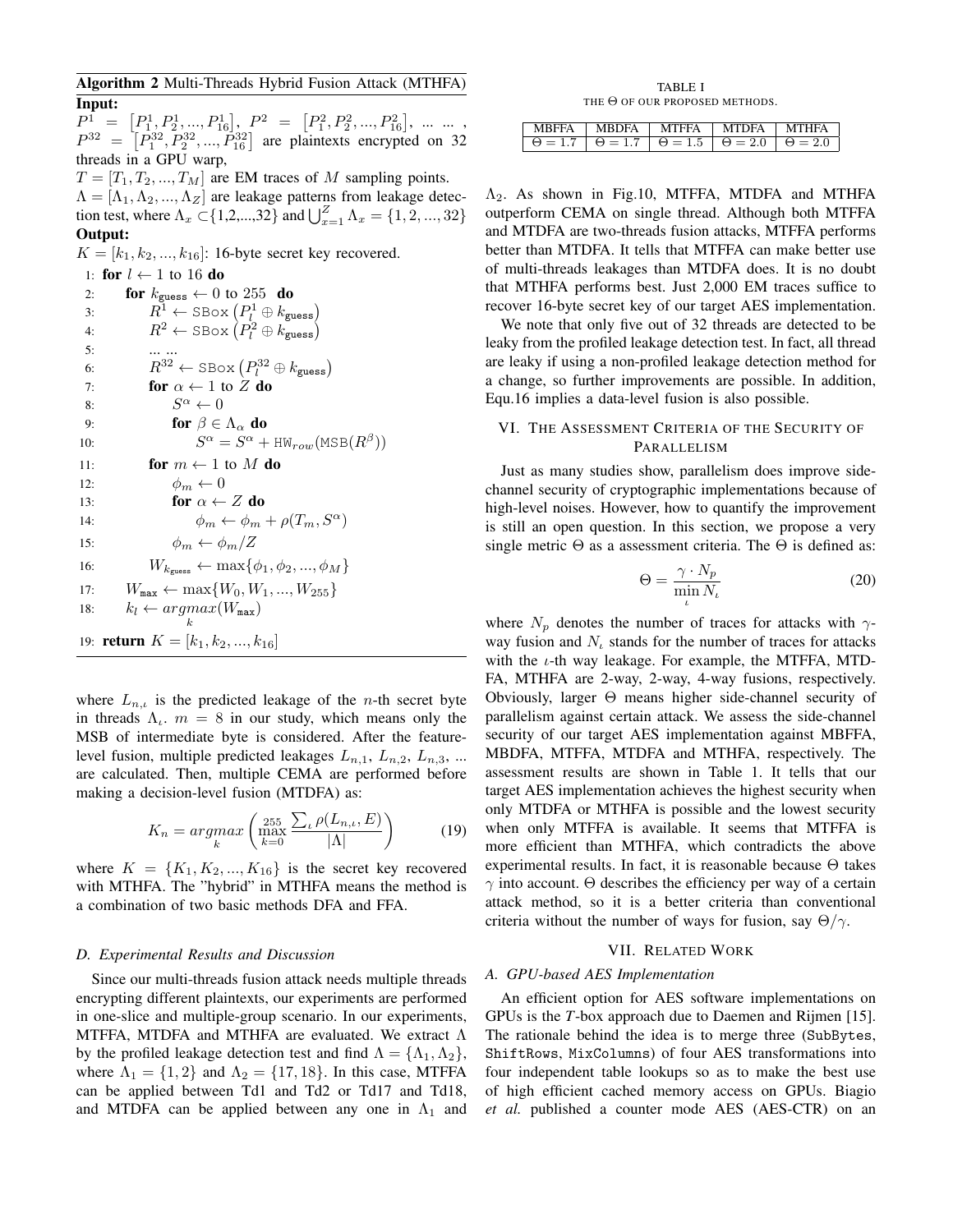

Fig. 10. Experimental results of MTFFA, MTDFA and MTHFA.

NVIDIA CUDA-enabled GPU [16]. They proposed a finegrained solution exposing the internal parallelism of each AES round by dispatching four 32-bit words blocks to four SPs. Four *T* tables are loaded into shared memory in order to accelerate the *T*-boxes lookups. Because of address-dependent table accesses in table-based implementations, it is susceptible to cache attacks, especially, cache-timing attack. However, table-free implementations like bitsliced version could keep a constant execution time, so it becomes an implicit timing attack protection method with respect to masking protection. The first implementation of this type on GPUs is due to Lim, Petzold and Koç in [17]. Bitsliced implementations are not as competitive with word-level implementations on CPUs due to the limited number of registers and the cost of transpositions of the ciphertext.

# *B. SCA against GPU-based AES Implementation*

Luo *et al.* proposed the first power analysis attack against GPU-based AES implementation in [5]. They inserted a resistor in series with power supply in order to measure the power consumption of GPU card. They targeted a T-box implementation of AES on GPU and built a simplified leakage model to avoid the synchronization of power traces in the time domain in multiple core scenarios. They employed Correlation Power Analysis (CPA) to recover 16-byte secret key of AES with 160,000 traces. Their attack is performed in a chosenthread scenario, which requires the adversary be capable of encrypting the same plaintexts for all block threads. In fact, it is scarcely possible to conduct side-channel attacks successfully in known-plaintext and highly-occupied scenarios against GPU-based cryptographic implementations. After that, Jiang *et al.* proposed two cache-timing attacks against GPU-based T-table AES implementation based on the time differences induced by L1 cache line access serialization (CLAS) [3] and shared memory bank conflict (SMBC) [6]. They recovered 16 byte secret key of AES by Correlation Timing Analysis (CTA) and Differential Timing Analysis (DTA), respectively. Gao *at al.* proposed an electro-magnetic attacks against a GPU-based AES implementation based on the cache line access coalescing [4].

#### VIII. CONCLUSION AND DISCUSSION

In this work, for the first time we investigate the sidechannel security of a GPU-based bitsliced AES implementation in order to give a deep insight into how strict parallelism affects security. We study the problem in terms of bit-level parallelism and thread-level parallelism and propose several methods, namely MBFFA, MBDFA and MTHFA, to analyze the side-channel security of the target implementation. We also propose a simple metric to assess the side-channel security of a certain parallel cryptographic implementation for certain attacks, which is very useful in security assessments.

It is obvious that this work is far from perfect. For bit-level parallelism, more researches are needed to find appropriate intermediates within bit-based S-box computation, by which can detect comparable leakages among registers containing the *state* of AES. In this way, the profiling stage of our attack may not be necessary. For thread-level parallelism, the reason for warp asynchronous leakage should be investigated and try to take more threads into account when mounting a fusion attack in order to improve efficiency.

For our future work, we will try to combine MTHFA and MBFFA/MBDFA together to achieve a further improvement